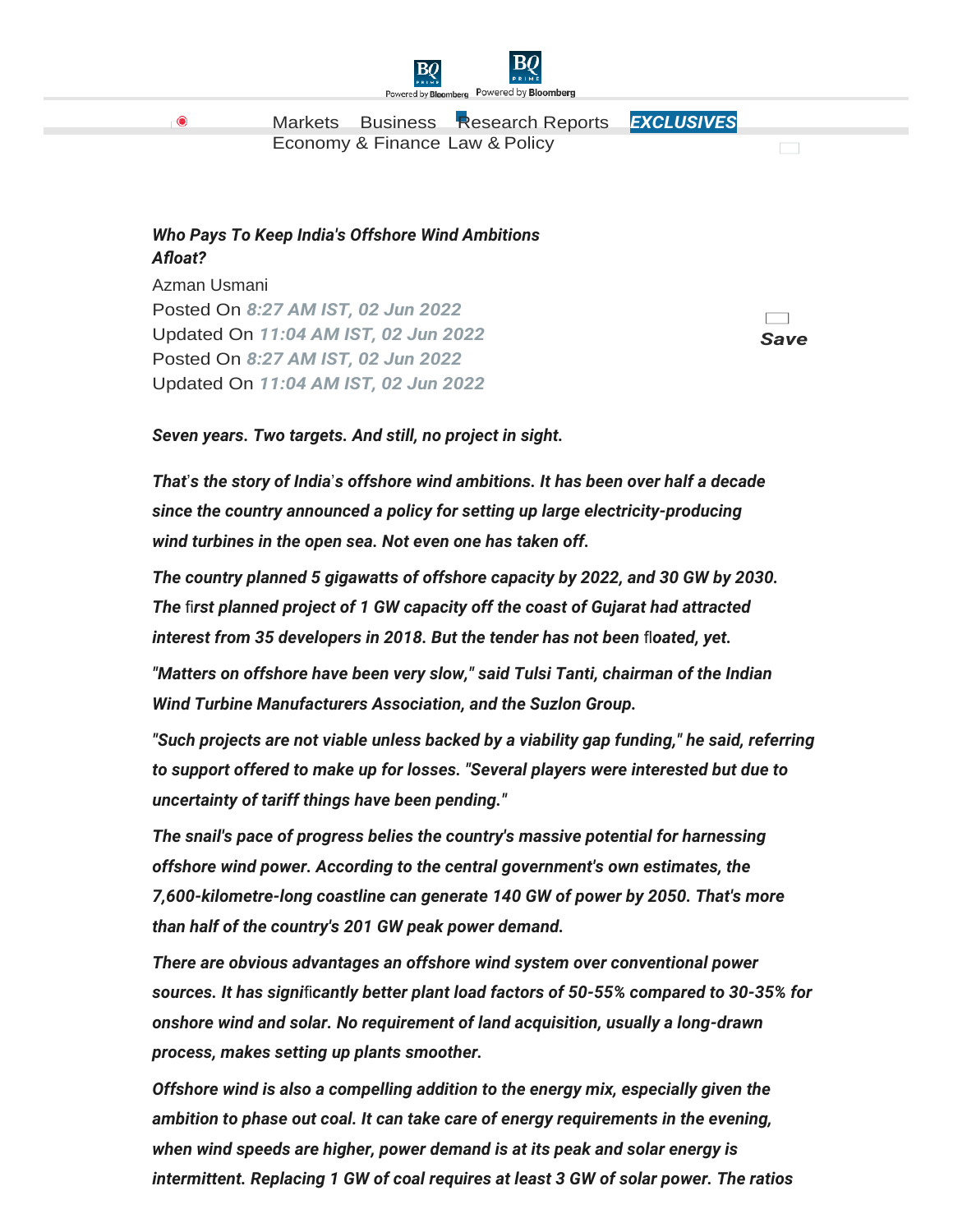*are much better with offshore wind, meaning fewer installation can draw more power.*

*Tata Power Renewables recently signed a memorandum of understanding with Germany's RWE Renewables to explore offshore wind power. India's Minister of Power RK Singh also promised the government will invite bids for up to 2GW of projects soon and has been inviting European nations to invest.*

*Still, the problem of high capital costs persists. Offshore wind turbines can cost up to three times more than the onshore equipment, according to a March 2021 report by the Lok Sabha's 17th Standing Committee on Energy. Technical complexity of installation and maintenance push costs higher.*

*Developers are left asking just one question: who pays for that?*

*"The challenge is that higher capex requirement results into a higher tariff," said Ashish Khanna, president of Tata Power Renewables told BQ Prime. "When you're looking at a tariff of about Rs 2-3 per unit for solar and onshore wind, and you look at the tariffs in offshore, which can be multiples of that, then why will you invest the money?"*

> *You need a trigger. Guys like us need to smell it, that there's a business opportunity there.*

 $\overline{\phantom{a}}$ 

Ashish Khanna, President, Tata Power Renewables

*JMK Research estimates that power tariffs from offshore wind in India will be between Rs 7-9 a unit, nearly the thrice of what conventional renewable sources offer.*

*To bring costs down, India will need to scale up operations massively, said Shirish Garud, director of renewable energy technologies at The Energy and Resources Institute. "But to get to that level of scale without any prior experience is very hard."*

*Tata Power said it is the exact reason why they are collaborating with RWE. "We have never worked in this* fi*eld. No one has in this country," Khanna said. "There are countries who've adopted offshore way before us. Let's learn from them."*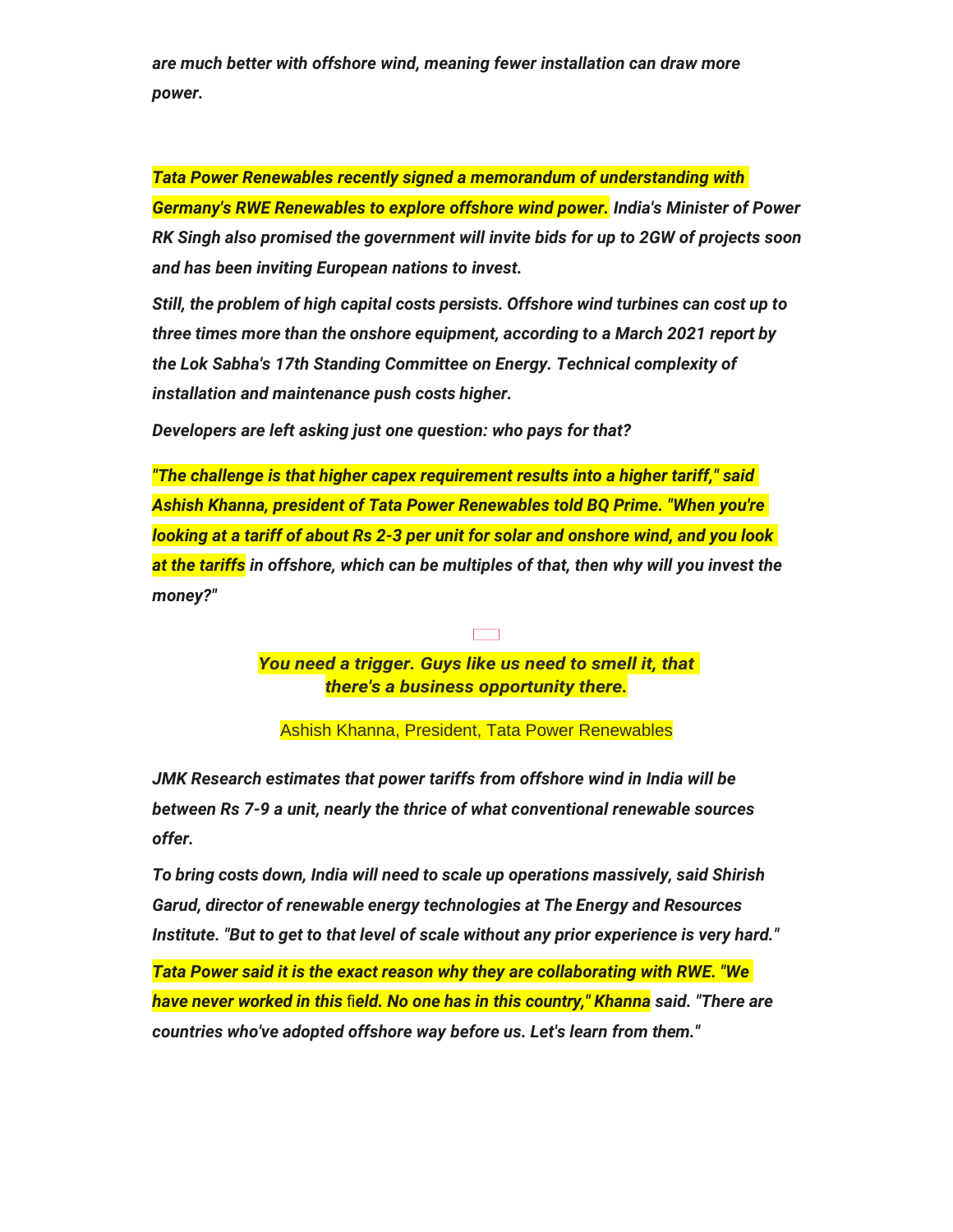*Kashish Shah, energy analyst at the Institute for Energy Economics and Financial Analysis, explains that globally there has been a massive de*fl*ation in offshore wind power prices. On average, he said, the price was around \$207 per megawatt hour in 2010. Now it has fallen by three- fourths to around \$42 per MwH.*

 $\Box$ 

*"In the Indian context that is roughly Rs 3.5 per unit," Shah said. "But that has come down in Europe over the years because they've built capacity and expertise. In India, that is completely absent."*

> *We will have to begin with a price premium. Either the consumer pays more, or the government subsidises it.*

> > Kashish Shah, Energy Analyst, IEEFA

*And there lies the missing piece of the puzzle*—*viability gap funding.*

*"Viability funding on capex and perhaps also on tariff to begin with is extremely important," Tanti said. "My* fi*rst and foremost expectation from the central government is to enable VGF on capex, resulting in project internal return rate of 14% with a determined tariff."*

*India provides* fi*nancial support to public-private infrastructure projects through the viability gap funding scheme. It has not been sanctioned yet for the* fi*rst planned offshore wind project in Gujarat.*

*At a wind energy conference in April, Minister of New and Renewable Energy o*ffi*cial Prabir Kumar Das said the VGF sanction of up to Rs 15,000 crore is pending with the Ministry of Finance. If it comes this year, then the bidding for the Gujarat tender can go ahead.*

*BQ Prime awaits responses to queries on the status of VGF emailed to the renewable ministry's Joint Secretary Dinesh Dayanand Jagdale, who handles all administrative and*  fi*nancial matters for onshore and offshore wind energy.*

*There are other ways of saving on costs, according to Ajay Devaraj, secretary of the India Wind Power Association. "One way is to develop* fl*oating energy islands with other complementary things like solar or desalination units on it. That help can bring overall costs down."*

*That's something the Tamil Nadu government is planning to set up with the help of the Denmark government in the Gulf of Mannar. Another is to start*